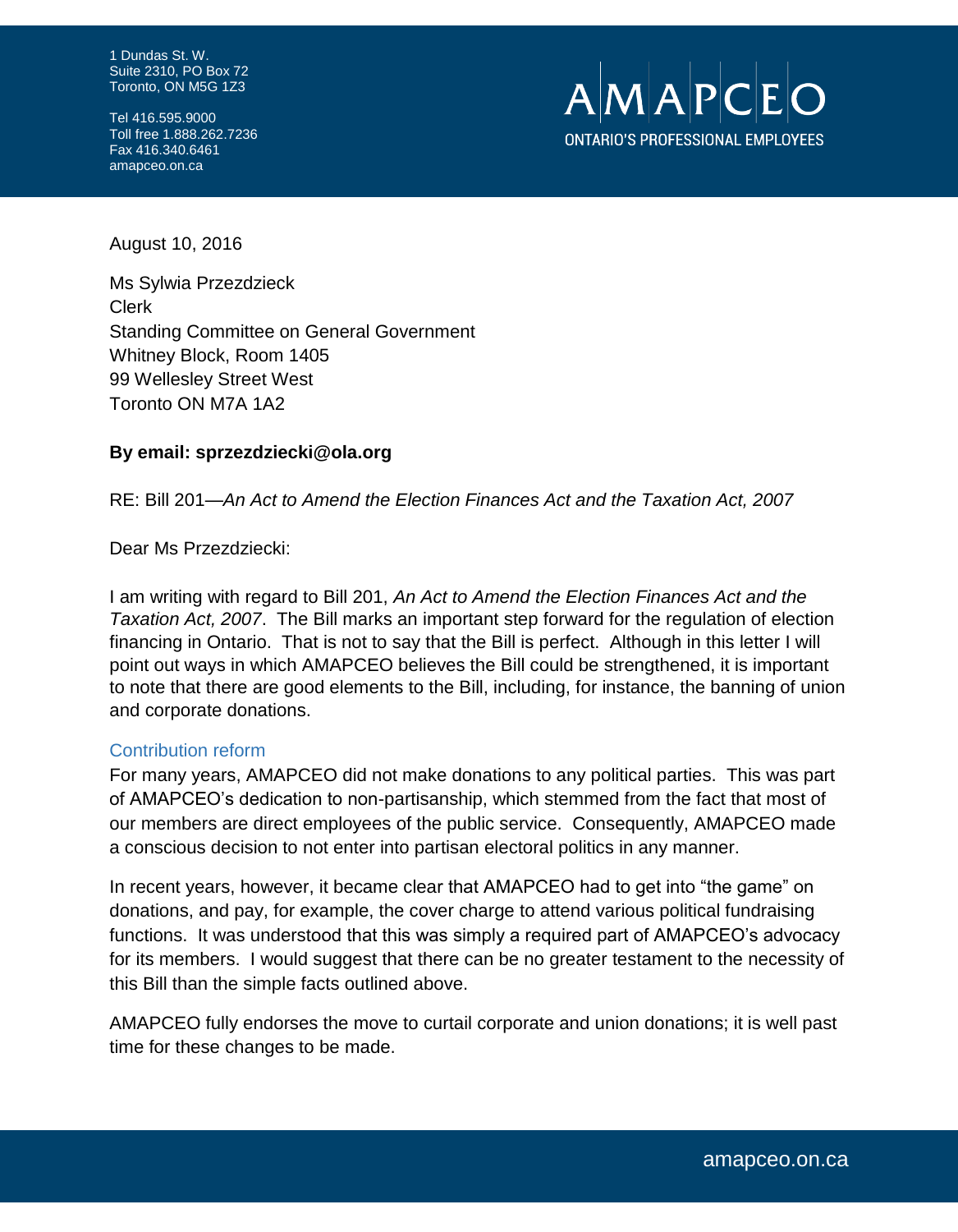

# Contribution limits are too high

It has been pointed out in several presentations to this committee that the Bill as currently proposed does not go far enough in banning the sort of "cash-for-access" fundraisers which—after being exposed in the *Globe and Mail*—served as the impetus for government action on this matter.

The Bill as written sets limits of \$1,550, however, those limits may be exceeded in a variety of scenarios. For instance, while one can contribute only \$1,550 to the central political party, \$3,100 may be donated to individual ridings, with another \$3,100 that may be donated to individual candidates in an election or by-election. Adding this all up, in a year with a by-election, one may donate up to \$7,750.

York University political scientist Robert MacDermid, arguably the leading academic authority on Ontario's election finances, spoke about this issue to the committee. MacDermid pointed out to this committee that the typical donation is under \$500. This was borne out in an analysis undertaken by AMAPCEO of Elections Ontario donations data for the 2014 election. That data shows us that:

- o There were 27,535 different donors (individuals, corporations, unions included)
- $\circ$  The mean average donation was \$647.97
- o The median average of the donations was \$350
- $\circ$  The most common donation amount was \$200, which was the amount donated by 5,904 distinct donors

Given this, there is obviously significant room to lower the limit from potentially thousands of dollars.

AMAPCEO strongly believes that the donation limit should be lowered.

## Limits on advertising

AMAPCEO's most pressing concern with the Bill revolves around free speech.

AMAPCEO is a labour union. Our largest bargaining unit is the Ontario Public Service, with members from that employer making up more than ninety percent of our overall membership. The employer in question is, of course, the Government of Ontario.

While AMAPCEO does not engage in government-bashing advertisements, we do engage in issues-based advertising in and around OPS collective bargaining. This advertising has taken the form of bus shelter ads, as well as advertisements in newspapers throughout the province.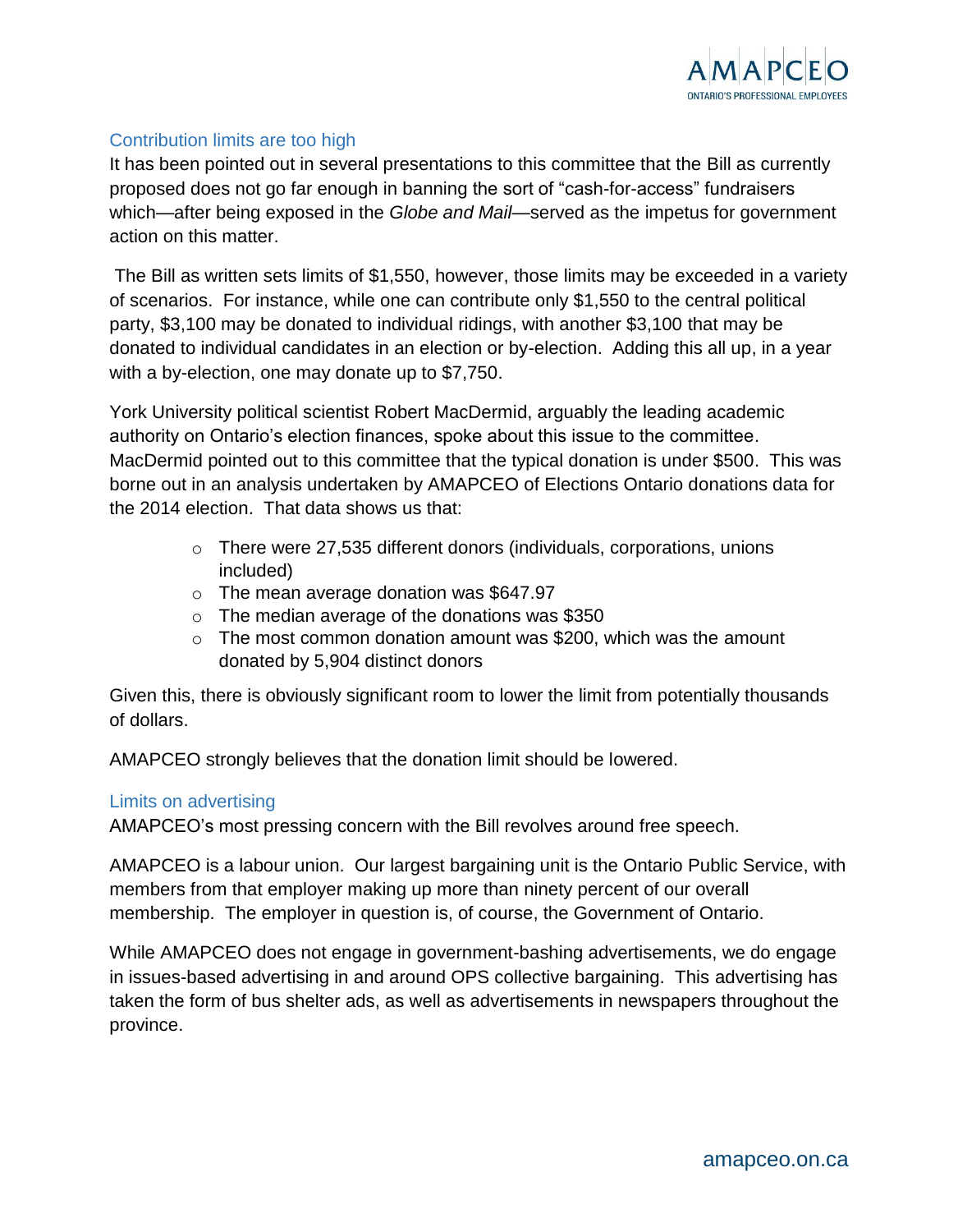

Given that our last round of OPS bargaining overlapped the last provincial election, and the same may well be true of our next round, we have significant concerns with aspects of the Bill as proposed.

Our first concern is with what the Bill means to cover as "political advertising." The Bill defines this as including "advertising that takes a position on an issue with which a registered party or candidate is associated." We noted that Ontario's Chief Electoral Officer, Greg Essensa, when he appeared before the Committee noted a quotation, from American lobbyist Tanya Metaksa (subsequently cited approvingly by the United States Supreme Court): "What separates issue advocacy and political advocacy is a line in the sand drawn on a windy day."

That quotation gets at the heart of the issue for AMAPCEO: that the Bill would convert our issue advocacy regarding bargaining into political advertising. This would seem to be a real risk when the employer is the Government of Ontario, and that Government is identified with one political party. If, purely hypothetically, we were to be critical of employer actions during bargaining, and that bargaining fell during the six-month lead-up period to an election writ, then our bargaining-related advertising could potentially be seen as political advertising, and AMAPCEO, consequently being a Third Party.

Our second concern stems from our bargaining advertising having the potential to be seen as political advertising, and it revolves around the spending limits. The spending limitations having a focus on electoral districts is particularly problematic.

Classically, AMAPCEO's bargaining advertising has used bus shelters and other so-called public furniture. The Queen's Park precinct has been the focus of these campaigns. The Queen's Park precinct sits in the riding of University-Rosedale. As such, a limit of spending of \$24,000 covering the six months leading up to an election writ would impose a significant obstacle on AMAPCEO's expression.

Sincerely,

Webulmer

Dave Bulmer President

## About AMAPCEO

*AMAPCEO represents more than 13,000 professional and supervisory public servants, most of whom work in the Ontario Public Service in every ministry and in a number of*